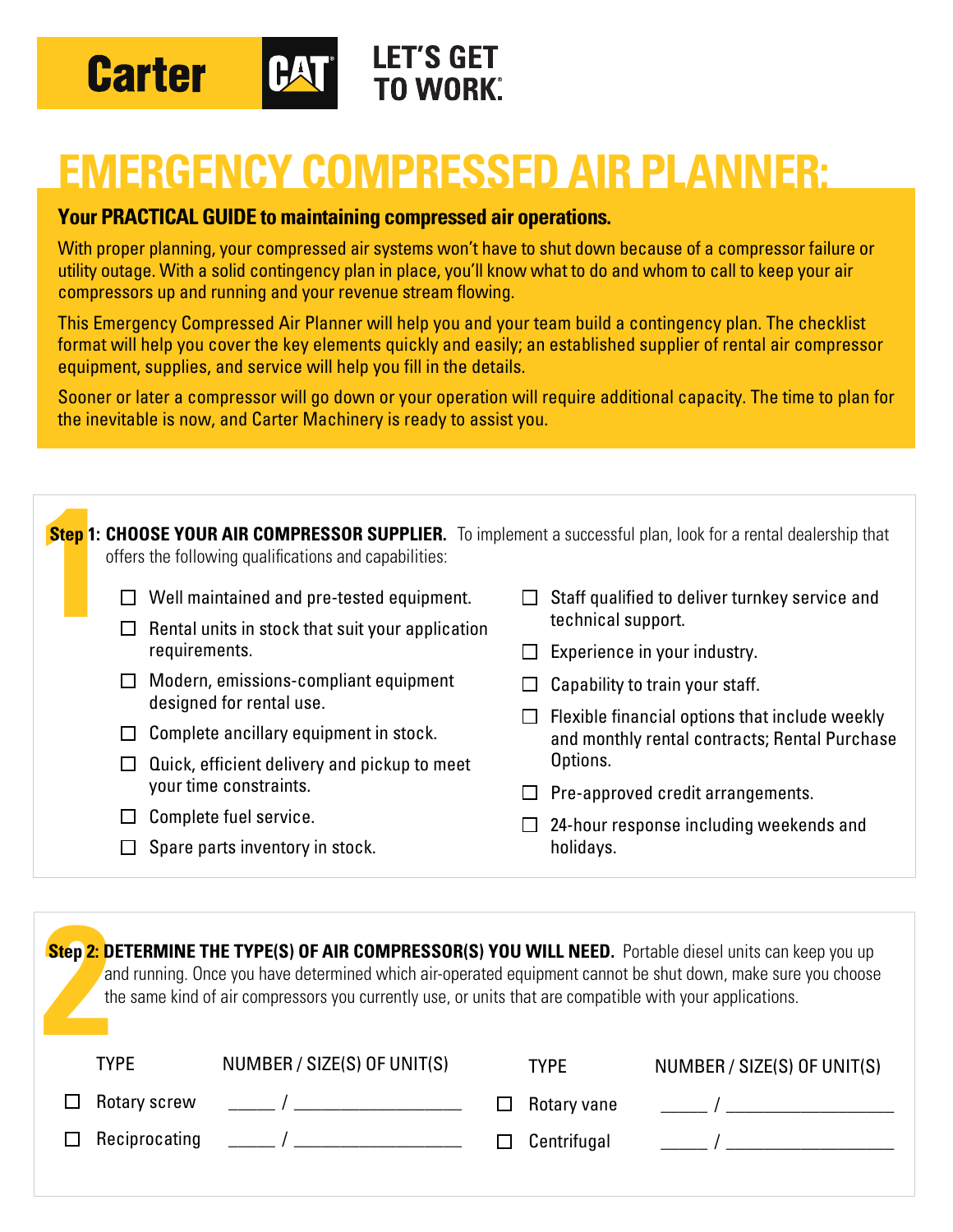| NUMBER / TYPE(S) & SIZE(S)                                                                                                                                                                                                                                                                                                                                          |  |  |  |  |
|---------------------------------------------------------------------------------------------------------------------------------------------------------------------------------------------------------------------------------------------------------------------------------------------------------------------------------------------------------------------|--|--|--|--|
|                                                                                                                                                                                                                                                                                                                                                                     |  |  |  |  |
| Standard Compressed Air. General purpose, for construction and<br>other non-critical applications.                                                                                                                                                                                                                                                                  |  |  |  |  |
| Instrument Quality Air. Free of oil aerosols, particulates and other<br>contaminants larger than 0.01 microns. Ideal for instrumentation,<br>process equipment and other sophisticated industrial applications.                                                                                                                                                     |  |  |  |  |
| Oil-Free Air. The purest quality, 100% free of oil contaminants. Ideal<br>for food and beverage, pharmaceutical, chemical, textile and<br>electronics industries where purity is critical.                                                                                                                                                                          |  |  |  |  |
|                                                                                                                                                                                                                                                                                                                                                                     |  |  |  |  |
| Step 4: SELECT APPROPRIATE AIR COMPRESSOR FEATURES. Choose from a variety of features to suit your<br>specific equipment and application requirements, including:<br>Auto start-stop. Automatically starts a rental unit if the primary air compressor goes down.                                                                                                   |  |  |  |  |
| Aftercoolers and filters. Provide instrument-quality air.<br>Engine block heaters. To keep engine temperature constant for quick start-up.<br>Cold weather starting aid. To ensure quick start-up.<br>Cold weather shutter package. Lowers the low temperature capability of aftercooled compressors to -20°F.<br>Fuel gauge. Simplifies monitoring of fuel levels. |  |  |  |  |
|                                                                                                                                                                                                                                                                                                                                                                     |  |  |  |  |
| <b>Step 5: DETERMINE IF DRYERS AND/OR AIR RECEIVER TANKS ARE REQUIRED.</b> Dryers are used to remove<br>moisture from the compressed air and receiver tanks to hold reserve pressure for use downstream in the air system.                                                                                                                                          |  |  |  |  |
| <b>DRYERS</b><br>Are dryers used in the primary air system? If yes, can they be transferred for use in the rental system?<br>If dryer(s) must be rented, determine what size(s) will be needed according to compressor cfm:                                                                                                                                         |  |  |  |  |
| AIR RECEIVER TANKS<br>ΙI<br>Are air receiver tanks used in the primary system? If yes, can they be transferred to the rental system?<br>If air receiver tank(s) must be rented, determine which industry standard sizes will be needed:                                                                                                                             |  |  |  |  |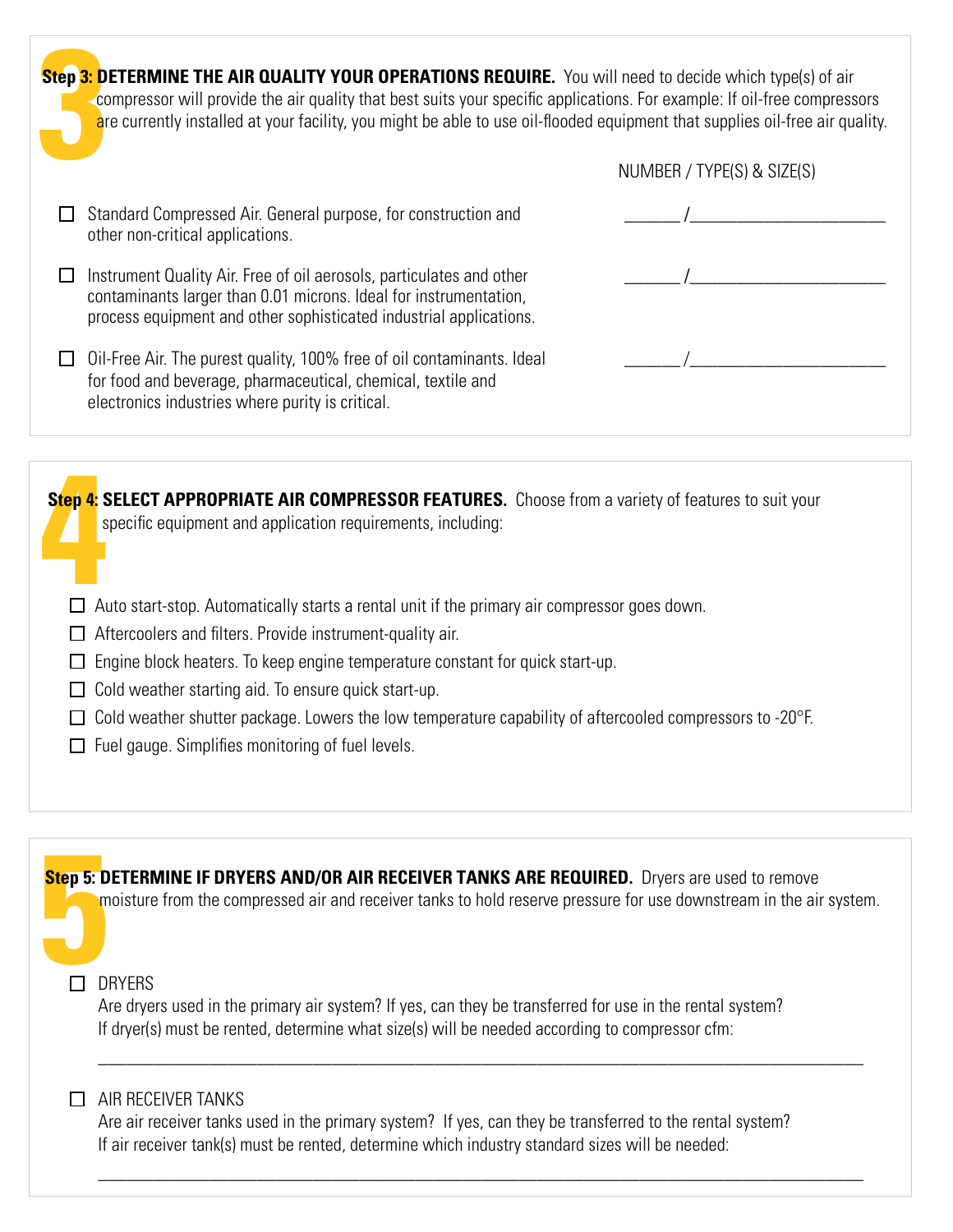| Step 6: DETERMINE THE SIZES REQUIRED FOR HOSES AND FITTINGS. Most compressors come with 2-inch or 3-inch<br>outlets to accommodate standard 2- or 3-inch hoses, and must be bushed to fit. Fittings will also be needed to make<br>hose-to-hose connections. |                     |                                             |                                                              |  |  |  |
|--------------------------------------------------------------------------------------------------------------------------------------------------------------------------------------------------------------------------------------------------------------|---------------------|---------------------------------------------|--------------------------------------------------------------|--|--|--|
|                                                                                                                                                                                                                                                              | HOSE SIZE           | LENGTH / NUMBER OF LENGTHS NEEDED           |                                                              |  |  |  |
|                                                                                                                                                                                                                                                              | 2 in. diameter      |                                             | $\Box$ 25 ft. / $\Box$ 50 ft. / $\Box$ $\Box$ Other $\Box$ / |  |  |  |
|                                                                                                                                                                                                                                                              | 3 in. diameter      |                                             | $\Box$ 25 ft. / $\Box$ 50 ft. / $\Box$ $\Box$ 0ther $\Box$ / |  |  |  |
|                                                                                                                                                                                                                                                              | <b>FITTING TYPE</b> |                                             | SIZE/NUMBER NEEDED                                           |  |  |  |
| Machine-to-hose or hose-to-facility<br>$\Box$                                                                                                                                                                                                                |                     | $\Box$ 2 in. / $\Box$ $\Box$ 3 in. / $\Box$ |                                                              |  |  |  |
|                                                                                                                                                                                                                                                              | Hose-to-hose        |                                             |                                                              |  |  |  |
|                                                                                                                                                                                                                                                              |                     |                                             |                                                              |  |  |  |



| Step 8: PLAN FOR DELIVERY AND OPERATION. There are a number of factors you will need to consider and discuss with                                                                                                                                                                                                                                                                                                                            | Identification of connection points               |
|----------------------------------------------------------------------------------------------------------------------------------------------------------------------------------------------------------------------------------------------------------------------------------------------------------------------------------------------------------------------------------------------------------------------------------------------|---------------------------------------------------|
| your air compressor rental supplier, including:                                                                                                                                                                                                                                                                                                                                                                                              | Designated access route for delivery              |
| $\Box$ Approximate length of rental                                                                                                                                                                                                                                                                                                                                                                                                          | $\perp$                                           |
| $\Box$ Environmentally sound location away from drains, work                                                                                                                                                                                                                                                                                                                                                                                 | Opening for hose access to the building           |
| areas and residences                                                                                                                                                                                                                                                                                                                                                                                                                         | $\mathsf{L}$                                      |
| $\Box$ Location with adequate surrounding open space away                                                                                                                                                                                                                                                                                                                                                                                    | $\Box$ Planned route for hose inside the building |
| from traffic, trees and obstructions                                                                                                                                                                                                                                                                                                                                                                                                         | Security fencing                                  |
| $\Box$ Level parking location                                                                                                                                                                                                                                                                                                                                                                                                                | l 1                                               |
| Step 9: CONDUCT A DRY RUN. Practice makes perfect. Stage a drill in which your team and, ideally, your equipment<br>supplier run through the plan step by step, just as if an emergency were really happening.<br>Make sure that each person fully understands his or her role in the event of an actual outage.<br>Time how long it takes to get the emergency air compressor(s) back on line after the system compressed air<br>anes down. |                                                   |

 $\Box$  Time how long it takes to get the emergency air compressor(s) back on line after the system compressed air goes down.